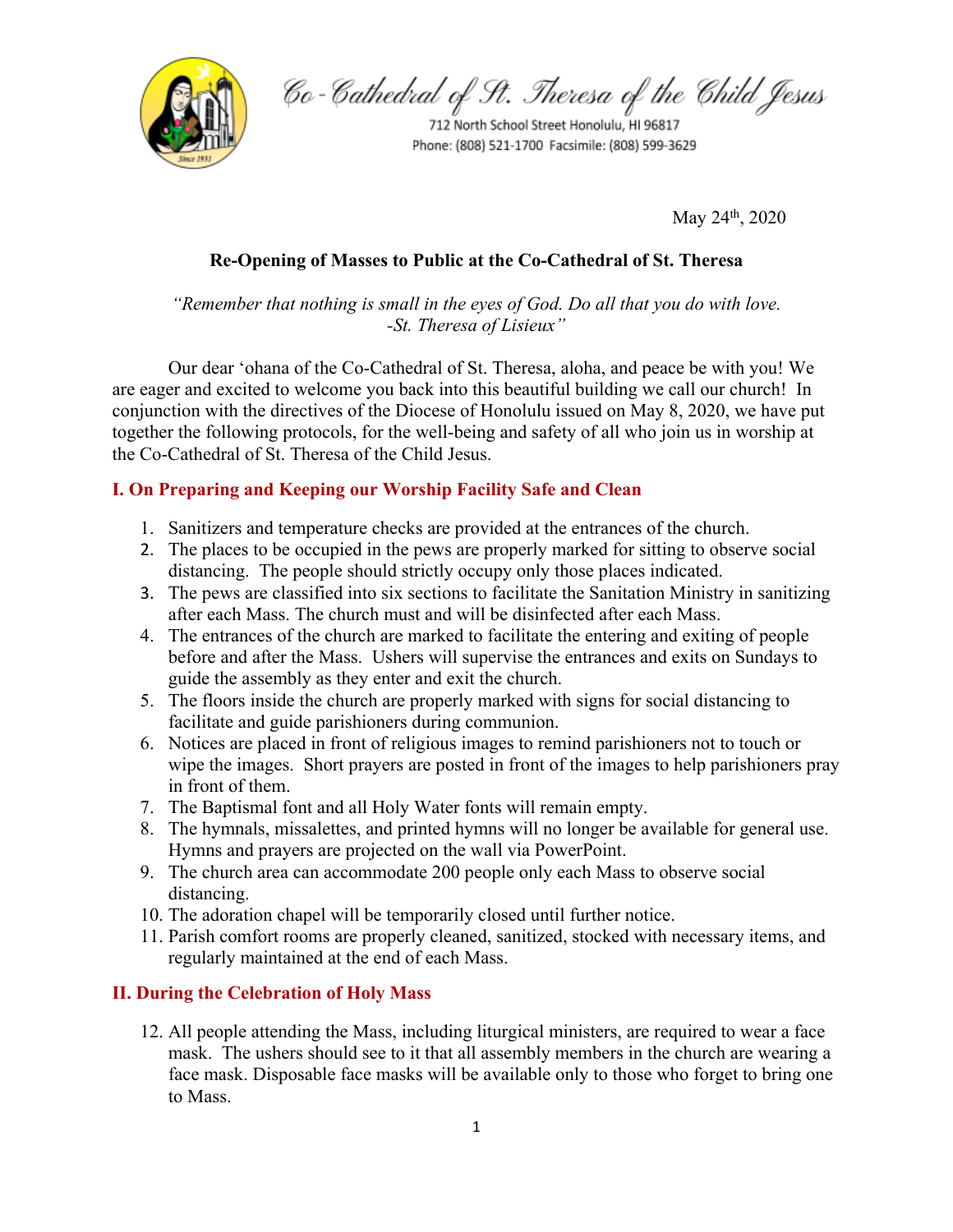- 13. The assigned sacristan who prepares the hosts, water, and wine for consecration will need to observe proper hygiene and health protocols.
- 14. Only the Body of Christ will be served during Communion.
- 15. In each Mass, there will be only be two altar servers, two lectors, and three Extraordinary Ministers of Holy Communion (EMHC).
- 16. The ushers will be present to remind people of the social distancing protocol. Once the pews are filled to the appropriate capacity, ushers will advise people to wait outside.
- 17. There will no longer be offertory processions. The offerings can be dropped in a transparent acrylic box at the entrances and at the middle of the church or near the Baptismal Font at the beginning of the Mass.
- 18. There will be no holding of hands at the Our Father and no handshakes at the giving of peace. Distanced gestures like a simple bow or wave of hands are good signs of peace.
- 19. For Communion, please wait for the Ushers to guide you.
- 20. All the EMHC and the priests will wear face masks during the giving of Holy Communion.
- 21. The *Oratio Imperata* is to be prayed at every Mass.

## **III. After Each Mass**

- 22. There will be NO bulletins or other materials handed out before/after each Mass.
- 23. No post-Mass fellowship until further notice.
- 24. After each Mass, people will not be allowed to enter until the pews have been sanitized by the Sanitation Ministry. The following items must be sanitized after each Mass: pews, lecterns, microphones, doors and doorknobs.
- 25. Upon completion of sanitizing church, ushers will direct people into the church for the next Mass.
- 26. The vessels used during the Mass will be washed after each Mass with soap and water as they always should be, even in normal circumstances.

## **IV. Parish Ministers and Volunteers**

- 27. All liturgical ministers and volunteers must go through training for the opening of the church. They are expected to attend on-going training when necessary updates arise. There will be no exceptions considering the exceptional circumstances and modification of appropriate protocol. These include: Extraordinary Ministers of Holy Communion, ushers, altar servers, lectors, cantors, choir members and musicians, sacristans and other ministers.
- 28. The Extraordinary Ministers of Holy Communion and the priests should sanitize their hands before and after they give Communion. It is good that this is done in view of the people to give them assurance of the hygienic practice.
- 29. If the congregation is small enough, especially at weekday Masses, only the priest will give Communion.